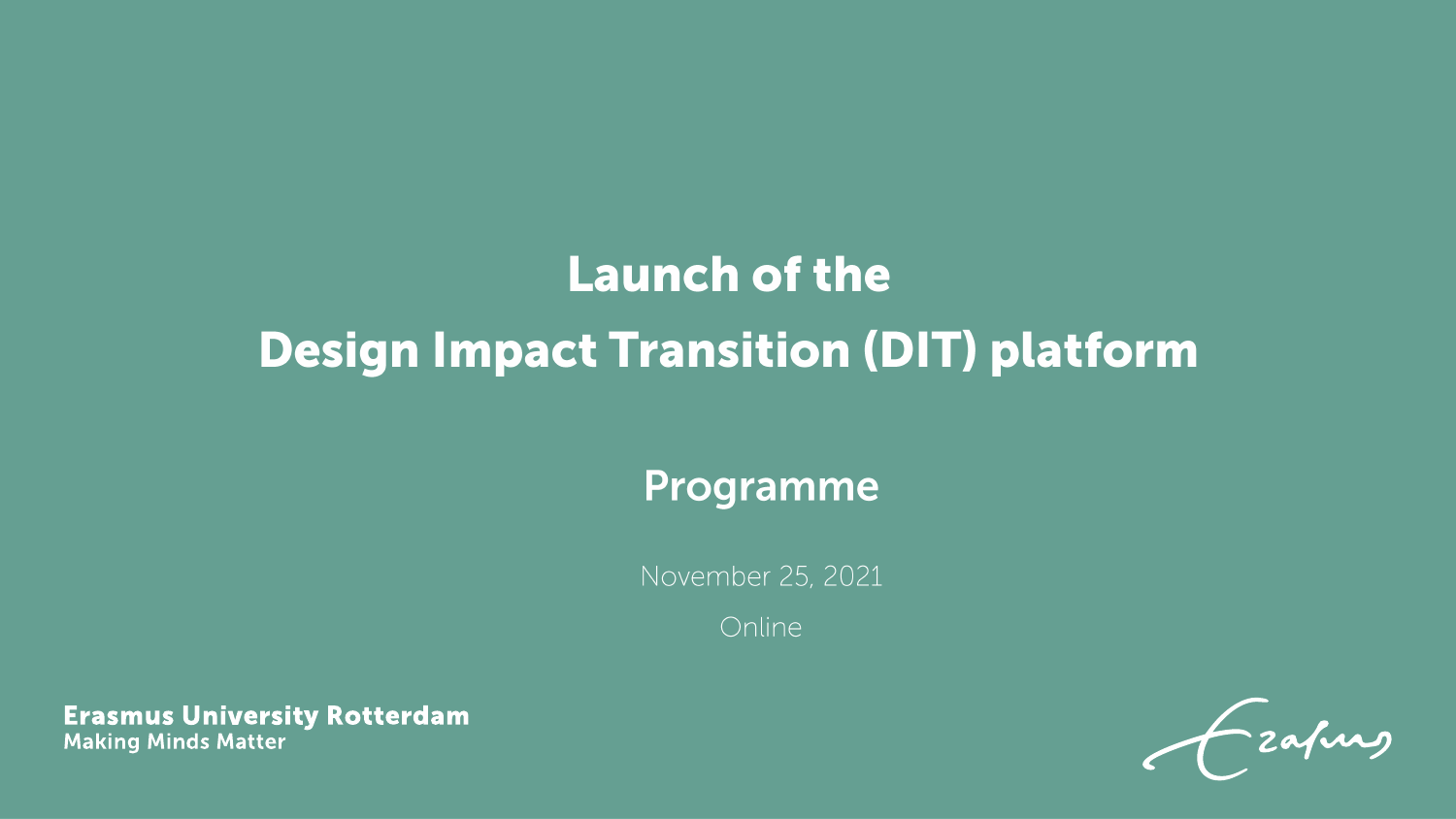## **Plenary session: 15:00-16:15**

| <b>Time</b> | <b>Programme</b>                                                                                                                                     |  |
|-------------|------------------------------------------------------------------------------------------------------------------------------------------------------|--|
| 15:00-15:15 | Opening by Prof. Derk Loorbach (Adademic Director of DIT platform, EUR) and Prof. Ed Brinksma (President of<br>Executive Board, EUR)                 |  |
| 15:15-15:20 | <b>Video messages</b> by Hans van den Berg (Tata Steel Nederland), Donald Pols (Milieudefensie) and Prof. Olaf<br>Sleijpen (De Nederlandsche Bank)   |  |
| 15:20-15:35 | <b>Introduction</b> to the DIT team                                                                                                                  |  |
| 15:35-15:40 | <b>Video messages</b> by Pallas Agterberg (Alliander), Marjolein Demmers (Natuur & Milieu) and Prof. Kees Dorst<br>(University of Technology Sydney) |  |
| 15:40-16:05 | Panel conversation: the role of academia in a fast-changing and complex world                                                                        |  |
|             | Prof. Liesbeth Noordegraaf-Eelens (Professor Transformative Academic Education, EUR)<br>$\bullet$                                                    |  |
|             | Dr Idil Gaziulusoy (Assistant Professor Sustainable Design, Aalto University)<br>$\bullet$                                                           |  |
|             | Prof. Jennie C. Stephens (Dean's Professor of Sustainability Science & Policy, Northeastern University)<br>$\bullet$                                 |  |
| 16:05-16:10 | <b>Video message</b> by Prof. Annelien Bredenoord (Rector Magnificus, EUR)                                                                           |  |
| 16:10-16:15 | <b>Explanation</b> of break-out sessions                                                                                                             |  |
| 16:15-16:25 | Short break                                                                                                                                          |  |